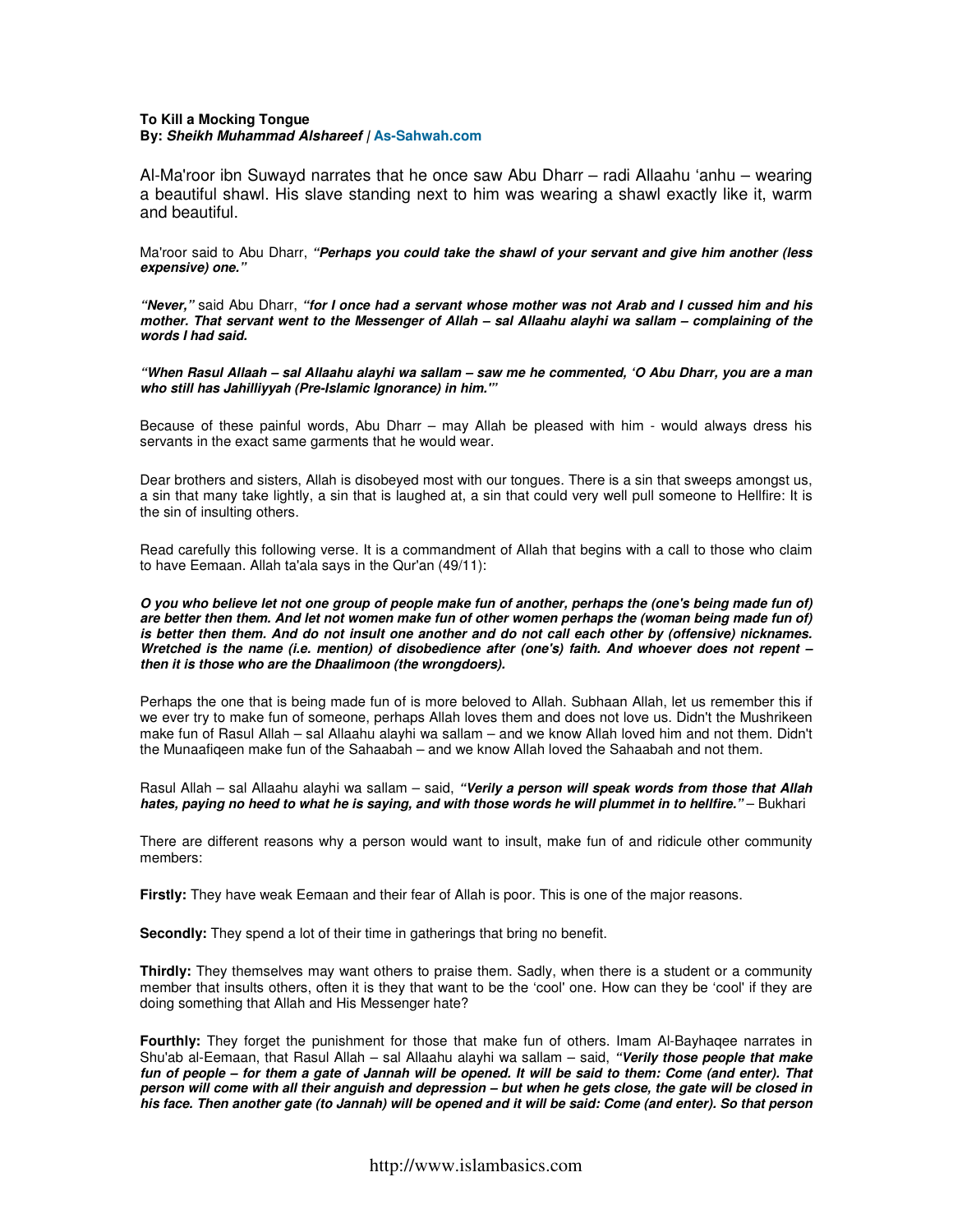#### **comes with all his anguish and depression. But when he gets close, the gate will be closed in his face. This will keep happening to him until it gets to the point where it will be said: Come (and enter), and he will not come from the despair of ever entering paradise."**

**Fifthly:** Those that make fun of others may do so out of love for the Kuffaar and a love to imitate them. How many times do we see the comedians mocking people and everyone laughing? Indeed, mocking others and insulting them is a characteristic of Jaahiliyyah and kufr, and it is never a characteristic of a believer.

Allah ta'ala shows us in Surah Al-Mutaffifeen (83/29) how this characteristic of laughing at others is a characteristic of the Kuffaar:

### **Indeed, those who committed crimes used to laugh at those who believed.**

The seriousness of this sin varies in accordance to the subject being insulted:

# **On the highest level of seriousness is to make fun of Allah or His Ayaat or His Messenger – sal Allaahu alayhi wa sallam.**

A group of Munaafiqeen started joking one day about their Qurr'aa, i.e. the Companions of Allah's Messenger. They described in ridiculing terms that they were large in stomachs, having lying tongues and being cowardly. Allah ta'ala tells us in the Qur'an (9/65-66): **And if you ask them, they will surely say, "We were only conversing and playing." Say, "Is it Allah and His verses and His Messenger that you were mocking?" / Make no excuse; you have disbelieved (i.e. rejected faith) after your belief. If We pardon one faction of you – We will punish another faction because they were criminals.** 

### **To ridicule and make fun of the Sahaabah**

In the incident just mentioned, the comment that the Munaafiqeen was actually directed at the Sahaabah. The Qur'aan shows us that this was a direct ridicule of Allah, His verses, and His Messenger.

Shaykh Al-Uthaymeen – rahi mahullaah – said: Thus it is understood that someone who curses and ridicules the Companions is a Kaafir. This is because cutting their honor is in reality an attempt at ridiculing Allah and His Messenger and His Sharee'ah.

## **To ridicule the pious believers**

For example, if someone were to ridicule a pious believer because of his practice of the Deen, such as ridiculing a brother's beard or to mock a sisters Hijaab, etc. Doing this – i.e. mocking a Muslim because of his Islam – may very well expel someone from the fold of Islam.

Allah ta'ala says in Surah Al-Mutaffifeen (29-30):

## **Indeed, those that committed crimes used to laugh at those who believed**

As reported in Tafseer At-Tabaree, the Munaafiqeen were once sitting back watching the charity that the believers were giving. To those that gave much, like AbdurRahmaan ibn 'Owf, they said, **'he only gave it to show off'** . For those that gave little, they said, **'Verily, Allah has no need for his petty offering."**

And so Allah ta'ala revealed in Surat At-Tawbah (9/79):

**Those who criticize the contributers among the believers concerning their charities and (criticize) the ones who find nothing (to spend) except their effort, so they ridicule them – Allah will ridicule them, and they will have a painful punishment.** 

## **To ridicule humans in general**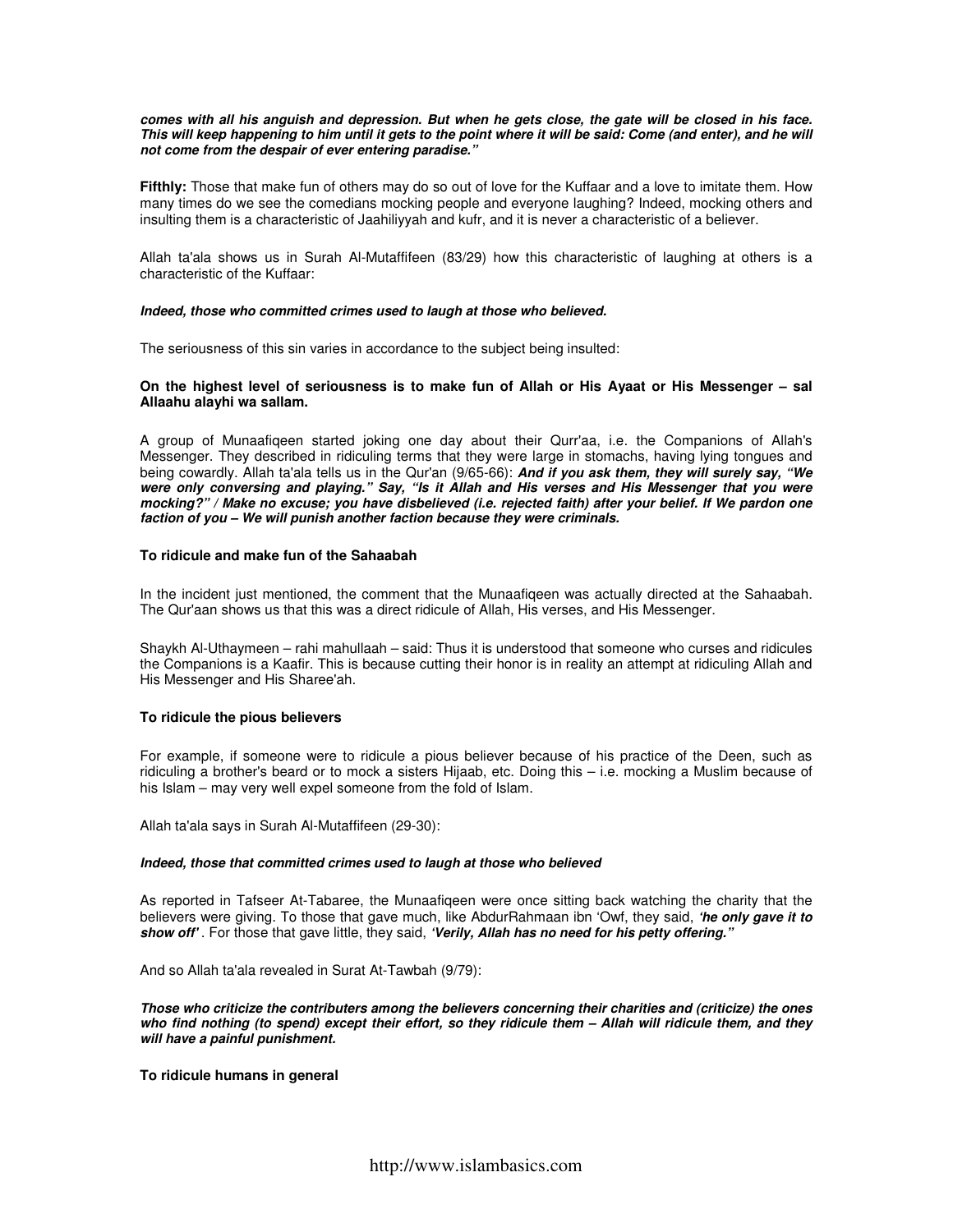This applies to the God-fearing and the Fussaaq, a believer should not humiliate people and or use derogatory nicknames for them, nor should they ridicule their creation.

Allah ta'ala says 49/11:

#### **O you who believe let not one group of people make fun of another**

And Rasul Allah – sal Allaahu alayhi wa sallam – said, **"It is enough sin for a person that they would ridicule their Muslim brother."** 

Abdullaah ibn Mas'ood – radi Allaahu 'anhu – used to say, as narrated by Ibn Abee 'Aasim, **"By Allah whom there is no god but He, there is nothing more worthy of a prolonged incarceration then one's tongue."** 

# **Part II**

Abu Moosa – radi Allaahu 'anhu – said: I asked Allah's Messenger, **'Who out of the Muslims is the best?'**  He replied, "Those whom the other Muslims are safe from his tongue and hands." - Agreed Upon

The mockingbird, native to the western hemisphere, has a very interesting name. The mockingbird gets its name from its ability to mimic the sounds of other animals. It combines song notes of it's own with sounds from other birds, doing so in almost a mocking way. It is an endangered species, and we hope - in sha Allah – that the mocking it got its name after will become endangered in our communities too.

Al-Hasan Al-Basree – rahimahullaah – said, **"Whoever does not guard the slips of their tongue has not understood their Deen."** 

Dear brothers and sisters, one of the saddest things is to see the regulars of the masjid, or the leaders of the Muslim youth, being the ones who mock others. So many youth groups and Halaqahs around North America are built on this notion that in order to be cool you must ridicule and mock others.

In other places, I know personally people that abandoned the local Masjid because they did not want to be ridiculed by the Muslims. They felt more comfort and compassion in the character of the disbelievers. What will Allah ta'ala think of someone that does this to the Muslims, someone who is an obstacle for others to come closer to Allah?

If we find a gathering of Muslims to be like this, it is our duty to command the good and forbid the evil and demand that this ridiculing stop once and for all.

In conclusion, the questions that begs to be asked is: What is the cure for this disease of the tongue?

**One:** We should know that it is a major sin. In fact, a person may make a single statement – not paying any heed to it – by which he may slip in to Hellfire.

**Two:** We should follow what our tongues are saying and not allow ourselves to stoop to vain talk.

**Three:** We should distance ourselves from those long useless gatherings where nothing is done for hours except laughing and chatting. Instead, we should replace our gatherings with the remembrance of Allah and good speech.

**Four:** We must glorify this Deen and make enormous in our hearts the commandments of Allah ta'ala. If Allah says do not make fun of one another, our reply should be nothing more then: **'we hear and we obey'.** 

**Five:** We should warn others of the sin of insulting other people and making fun of them. Let us not allow ourselves to be as a silent Shaytaan listening to others being insulted. Let us speak up and say it clearly that